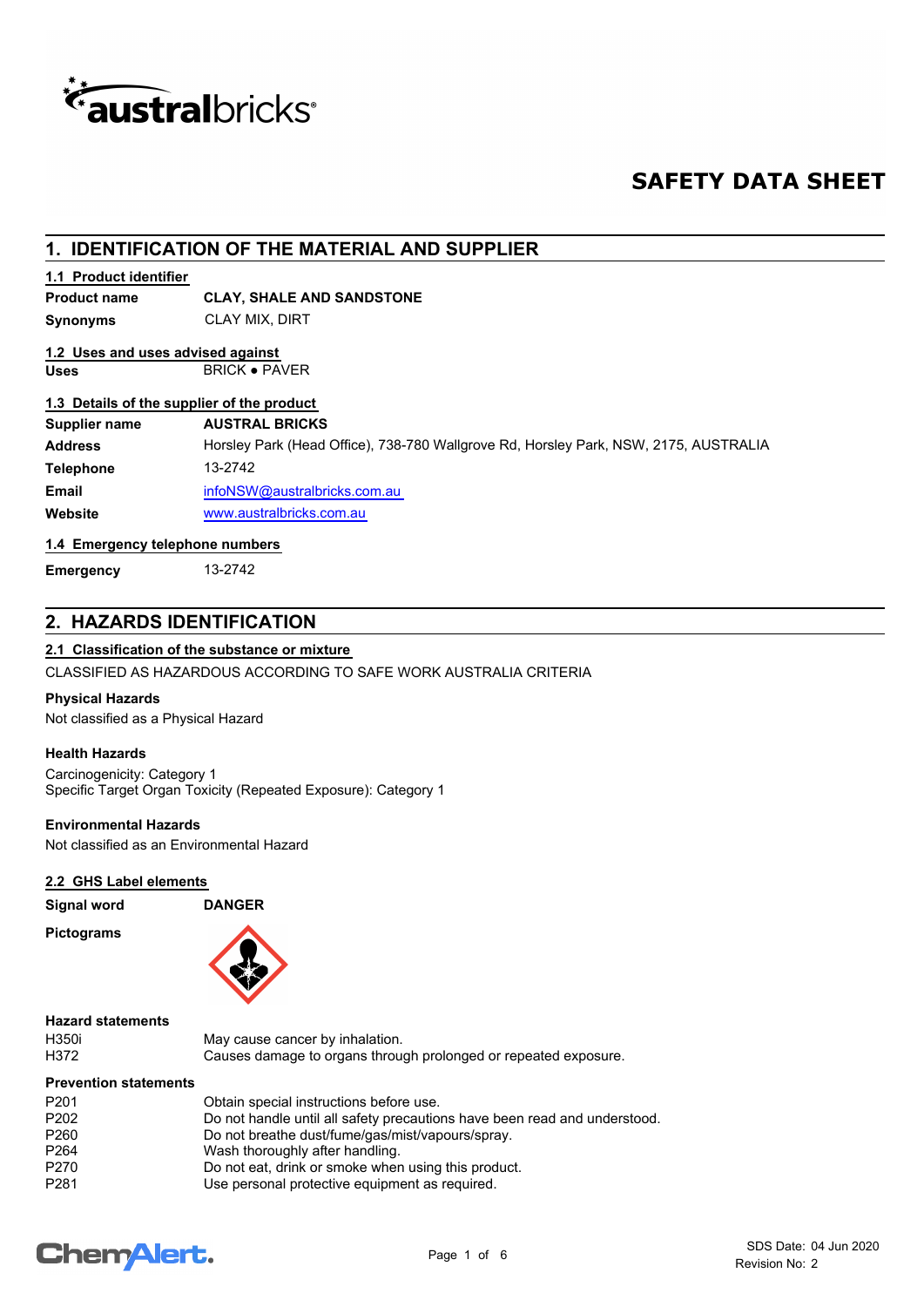## **PRODUCT NAME CLAY, SHALE AND SANDSTONE**

#### **Response statements**

P308 + P313 IF exposed or concerned: Get medical advice/ attention.

#### **Storage statements**

None allocated.

#### **Disposal statements**

P501 Dispose of contents/container in accordance with relevant regulations.

#### **2.3 Other hazards**

No information provided.

## **3. COMPOSITION/ INFORMATION ON INGREDIENTS**

#### **3.1 Substances / Mixtures**

| Ingredient                  | <b>CAS Number</b>        | <b>EC Number</b> | <b>Content</b> |
|-----------------------------|--------------------------|------------------|----------------|
| NON HAZARDOUS INGREDIENTS   | Not Available            | Not Available    | Remainder      |
| QUARTZ (CRYSTALLINE SILICA) | 14808-60-7               | 238-878-4        | 0.1 to 60%     |
| METAL OXIDE(S)              |                          |                  | 1 to $10\%$    |
| ALUMINO SILICATE            | $\overline{\phantom{a}}$ |                  | $>10\%$        |

## **4. FIRST AID MEASURES**

#### **4.1 Description of first aid measures**

If in eyes, hold eyelids apart and flush continuously with running water. Continue flushing until advised to stop by a Poisons Information Centre, a doctor, or for at least 15 minutes. **Eye Inhalation** If inhaled, remove from contaminated area. Apply artificial respiration if not breathing. If skin or hair contact occurs, remove contaminated clothing and flush skin and hair with running water. Continue flushing with water until advised to stop by a Poisons Information Centre or a doctor. **Skin Ingestion** For advice, contact a Poisons Information Centre on 13 11 26 (Australia Wide) or a doctor (at once). **First aid facilities** Eye wash facilities and safety shower should be available.

#### **4.2 Most important symptoms and effects, both acute and delayed**

Repeated exposure to crystalline silica may result in lung fibrosis (silicosis). Principal symptoms of silicosis are coughing and breathlessness. Crystalline silica is classified as carcinogenic to humans (IARC Group 1).

#### **4.3 Immediate medical attention and special treatment needed**

Treat symptomatically.

## **5. FIRE FIGHTING MEASURES**

## **5.1 Extinguishing media**

Use an extinguishing agent suitable for the surrounding fire.

#### **5.2 Special hazards arising from the substance or mixture**

Non flammable. May evolve toxic gases if strongly heated.

## **5.3 Advice for firefighters**

No fire or explosion hazard exists.

#### **5.4 Hazchem code**

None allocated.

## **6. ACCIDENTAL RELEASE MEASURES**

## **6.1 Personal precautions, protective equipment and emergency procedures**

Wear Personal Protective Equipment (PPE) as detailed in section 8 of the SDS. Clear area of all unprotected personnel. Contact emergency services where appropriate.

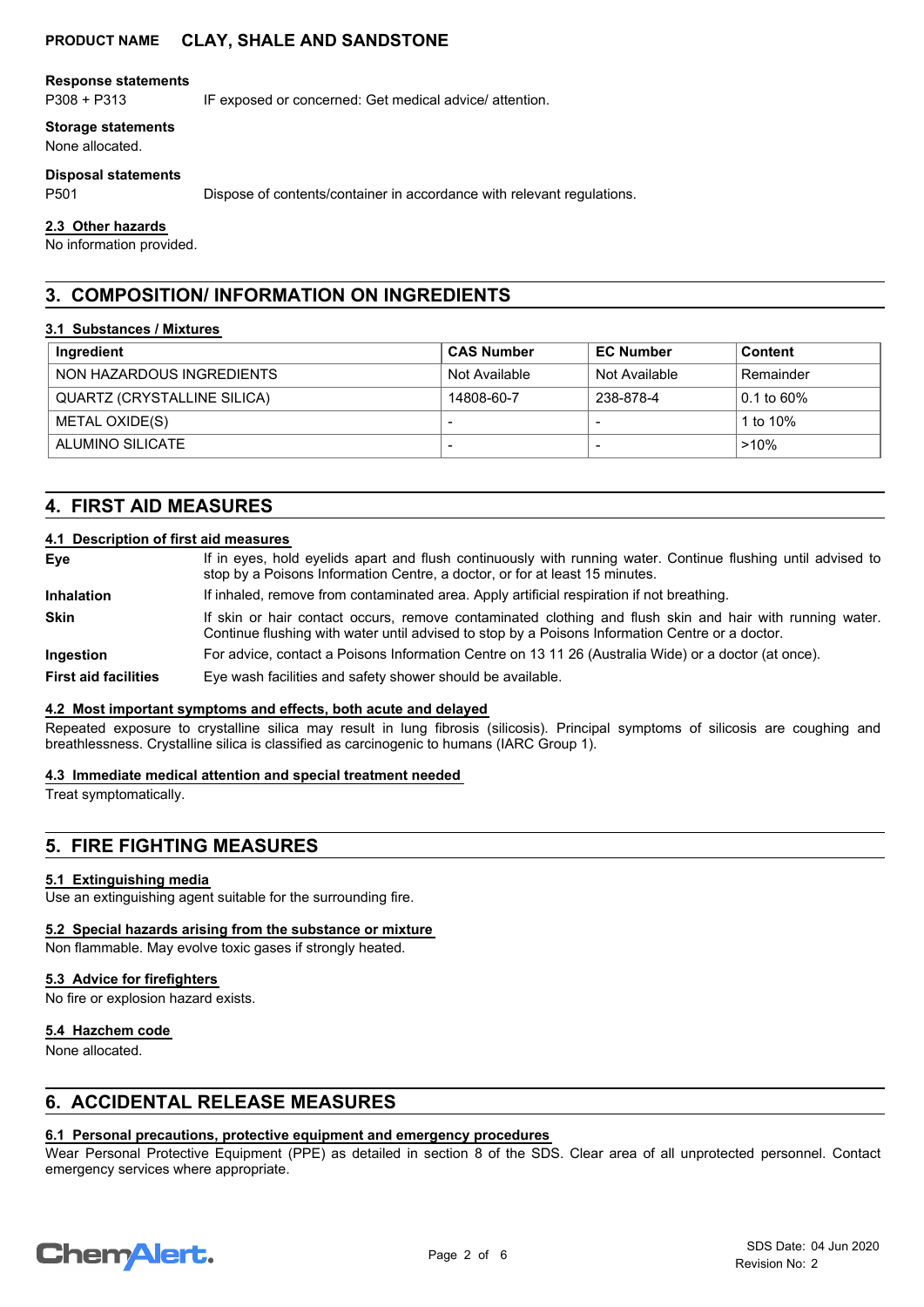## **PRODUCT NAME CLAY, SHALE AND SANDSTONE**

#### **6.2 Environmental precautions**

Prevent product from entering drains and waterways.

#### **6.3 Methods of cleaning up**

Contain spillage, then collect and place in suitable containers for reuse or disposal. Avoid generating dust.

#### **6.4 Reference to other sections**

See Sections 8 and 13 for exposure controls and disposal.

## **7. HANDLING AND STORAGE**

#### **7.1 Precautions for safe handling**

Before use carefully read the product label. Use of safe work practices are recommended to avoid eye or skin contact and inhalation. Observe good personal hygiene, including washing hands before eating. Prohibit eating, drinking and smoking in contaminated areas.

#### **7.2 Conditions for safe storage, including any incompatibilities**

Store tightly sealed in a cool, dry, well ventilated area, removed from incompatible substances, heat or ignition sources and foodstuffs. Ensure containers are adequately labelled, protected from physical damage and sealed when not in use. Check regularly for leaks or spills.

#### **7.3 Specific end uses**

No information provided.

## **8. EXPOSURE CONTROLS / PERSONAL PROTECTION**

## **8.1 Control parameters**

#### **Exposure standards**

| Ingredient               | Reference    | <b>TWA</b>      |                   | <b>STEL</b>     |                   |
|--------------------------|--------------|-----------------|-------------------|-----------------|-------------------|
|                          |              | ppm             | ma/m <sup>3</sup> | ppm             | mq/m <sup>3</sup> |
| Quartz (respirable dust) | SWA [AUS]    | $\qquad \qquad$ | 0.05              | $\sim$          | $\sim$            |
| Quartz (respirable dust) | WorkSafe VIC | $\qquad \qquad$ | 0.05              | $\qquad \qquad$ | $\sim$            |

#### **Biological limits**

No biological limit values have been entered for this product.

## **8.2 Exposure controls**

Avoid inhalation. Use in well ventilated areas. Where an inhalation risk exists, mechanical extraction ventilation is recommended. Wet where possible. **Engineering controls**

### **PPE**

| Wear dust-proof goggles.                                                   |
|----------------------------------------------------------------------------|
| Wear PVC or rubber gloves.                                                 |
| Wear coveralls.                                                            |
| Where an inhalation risk exists, wear a Class P2 (Particulate) respirator. |
|                                                                            |



## **9. PHYSICAL AND CHEMICAL PROPERTIES**

## **9.1 Information on basic physical and chemical properties**

| <b>SOLID</b>         |
|----------------------|
| <b>ODOURLESS</b>     |
| <b>NON FLAMMABLE</b> |
| <b>NOT RELEVANT</b>  |
| <b>NOT AVAILABLE</b> |
| <b>NOT AVAILABLE</b> |
| <b>NOT AVAILABLE</b> |
|                      |

# **ChemAlert.**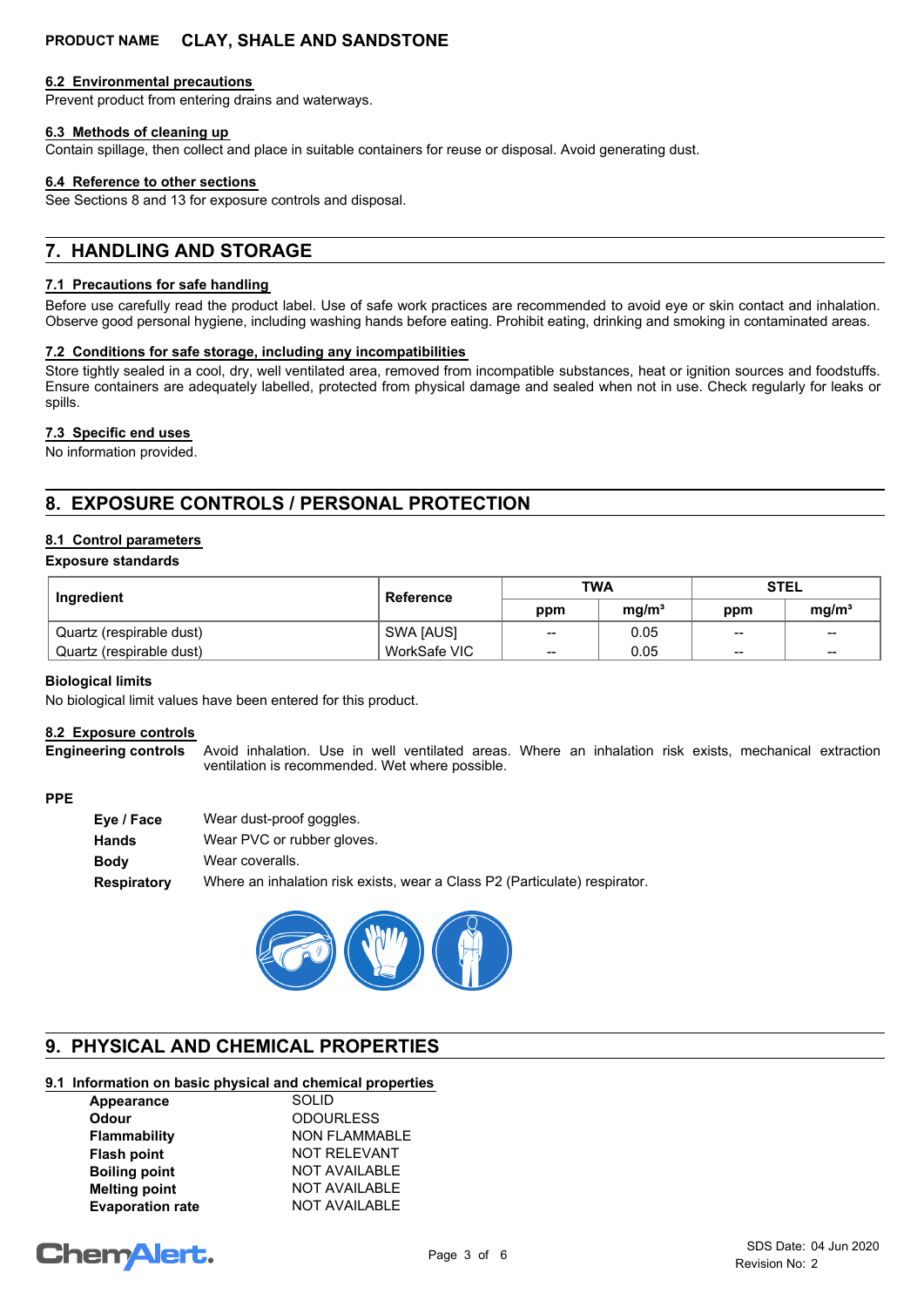## **PRODUCT NAME CLAY, SHALE AND SANDSTONE**

## **9.1 Information on basic physical and chemical properties**

| рH                               | <b>NOT AVAILABLE</b>                                   |
|----------------------------------|--------------------------------------------------------|
| Vapour density                   | <b>NOT AVAILABLE</b>                                   |
| <b>Specific gravity</b>          | <b>NOT AVAILABLE</b>                                   |
| <b>Solubility (water)</b>        | <b>INSOLUBLE</b>                                       |
| Vapour pressure                  | <b>NOT AVAILABLE</b>                                   |
| <b>Upper explosion limit</b>     | <b>NOT RELEVANT</b>                                    |
| Lower explosion limit            | <b>NOT RELEVANT</b>                                    |
| <b>Partition coefficient</b>     | <b>NOT AVAILABLE</b>                                   |
| <b>Autoignition temperature</b>  | <b>NOT AVAILABLE</b>                                   |
| <b>Decomposition temperature</b> | <b>NOT AVAILABLE</b>                                   |
| Viscosity                        | <b>NOT AVAILABLE</b>                                   |
| <b>Explosive properties</b>      | <b>NOT AVAILABLE</b>                                   |
| <b>Oxidising properties</b>      | <b>NOT AVAILABLE</b>                                   |
| <b>Odour threshold</b>           | <b>NOT AVAILABLE</b>                                   |
| 9.2 Other information            |                                                        |
| <b>Density</b>                   | 700 kg/m <sup>3</sup> to 1000 kg/m <sup>3</sup> (Bulk) |

## **10. STABILITY AND REACTIVITY**

## **10.1 Reactivity**

Carefully review all information provided in sections 10.2 to 10.6.

## **10.2 Chemical stability**

Stable under recommended conditions of storage.

## **10.3 Possibility of hazardous reactions**

Polymerization is not expected to occur.

## **10.4 Conditions to avoid**

Avoid heat, sparks, open flames and other ignition sources.

## **10.5 Incompatible materials**

Incompatible with acids (e.g. nitric acid) and alkalis (e.g. sodium hydroxide).

## **10.6 Hazardous decomposition products**

May evolve toxic gases if heated to decomposition.

# **11. TOXICOLOGICAL INFORMATION**

## **11.1 Information on toxicological effects**

| <b>Acute toxicity</b>              | Based on available data, the classification criteria are not met.                                                                                                                                                                                                                          |  |  |
|------------------------------------|--------------------------------------------------------------------------------------------------------------------------------------------------------------------------------------------------------------------------------------------------------------------------------------------|--|--|
| <b>Skin</b>                        | Contact may result in irritation, redness, pain and rash.                                                                                                                                                                                                                                  |  |  |
| Eye                                | Contact may result in irritation, lacrimation, pain and redness.                                                                                                                                                                                                                           |  |  |
| <b>Sensitisation</b>               | Not classified as causing skin or respiratory sensitisation.                                                                                                                                                                                                                               |  |  |
| <b>Mutagenicity</b>                | Insufficient data available to classify as a mutagen.                                                                                                                                                                                                                                      |  |  |
| Carcinogenicity                    | Crystalline silica is classified as carcinogenic to humans (IARC Group 1). However, there is a body of<br>evidence supporting the fact that increased cancer risk would be limited to people already suffering from<br>silicosis.                                                          |  |  |
| <b>Reproductive</b>                | Insufficient data available to classify as a reproductive toxin.                                                                                                                                                                                                                           |  |  |
| STOT - single<br>exposure          | Over exposure may result in irritation of the nose and throat, with coughing.                                                                                                                                                                                                              |  |  |
| <b>STOT</b> - repeated<br>exposure | Repeated exposure to respirable silica may result in pulmonary fibrosis (silicosis). Silicosis is a fibronodular<br>lung disease caused by deposition in the lungs of fine respirable particles of crystalline silica. Principal<br>symptoms of silicosis are coughing and breathlessness. |  |  |
| <b>Aspiration</b>                  | Not classified as causing aspiration.                                                                                                                                                                                                                                                      |  |  |

## **12. ECOLOGICAL INFORMATION**

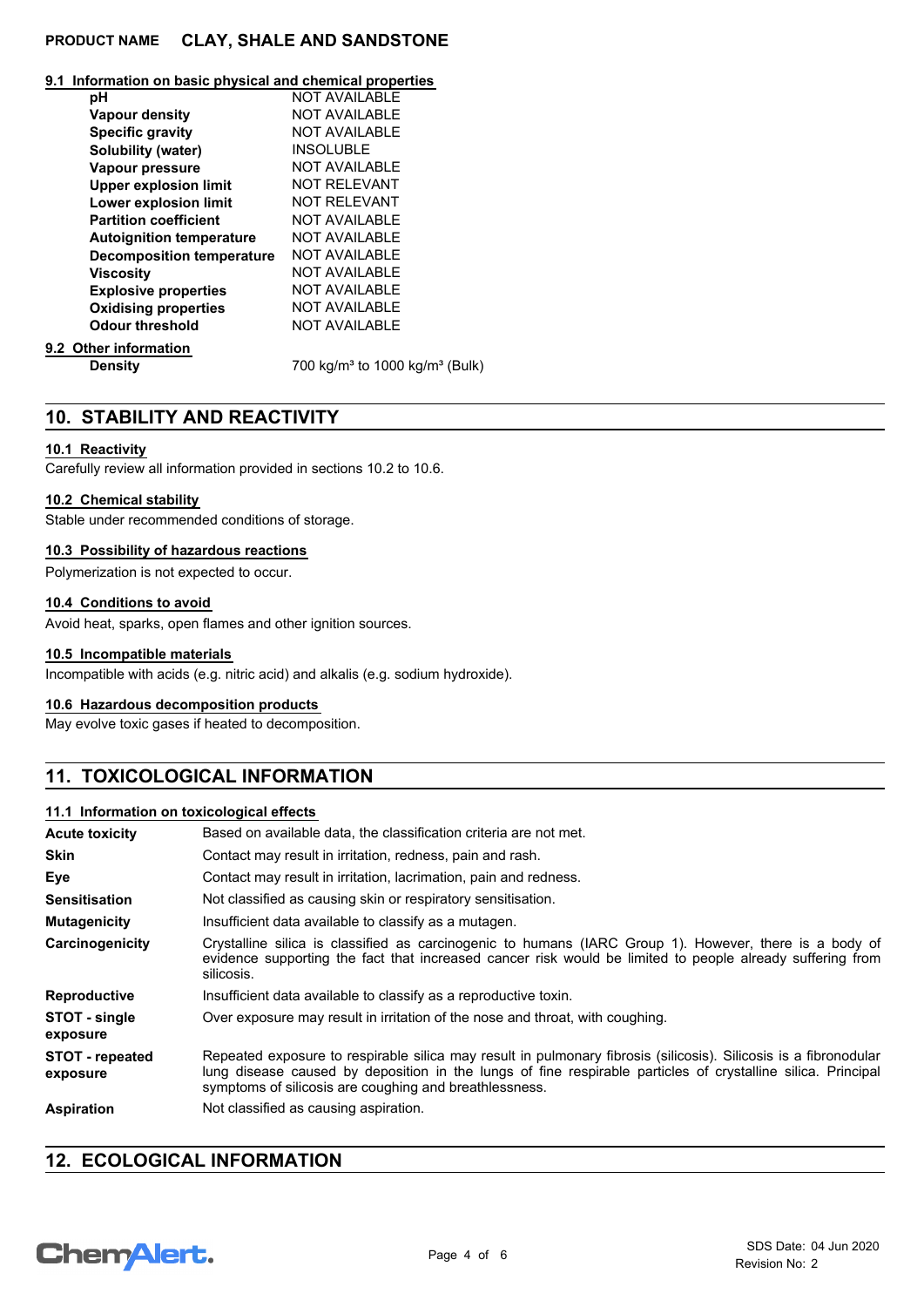## **12.1 Toxicity**

No information provided.

#### **12.2 Persistence and degradability**

No information provided.

## **12.3 Bioaccumulative potential**

No information provided.

## **12.4 Mobility in soil**

No information provided.

#### **12.5 Other adverse effects**

No information provided.

## **13. DISPOSAL CONSIDERATIONS**

#### **13.1 Waste treatment methods**

**Waste disposal**

Ensure product is covered with moist soil to prevent dust generation and dispose of to approved Council landfill. Contact the manufacturer/supplier for additional information (if required).

Legislation **Dispose of in accordance with relevant local legislation.** 

## **14. TRANSPORT INFORMATION**

#### **NOT CLASSIFIED AS A DANGEROUS GOOD BY THE CRITERIA OF THE ADG CODE, IMDG OR IATA**

|                                     | <b>LAND TRANSPORT (ADG)</b> | <b>SEA TRANSPORT (IMDG / IMO)</b> | AIR TRANSPORT (IATA / ICAO) |
|-------------------------------------|-----------------------------|-----------------------------------|-----------------------------|
| 14.1 UN Number                      | None allocated.             | None allocated.                   | None allocated.             |
| 14.2 Proper<br><b>Shipping Name</b> | None allocated.             | None allocated.                   | None allocated.             |
| 14.3 Transport<br>hazard class      | None allocated.             | None allocated.                   | None allocated.             |
| 14.4 Packing Group                  | None allocated.             | None allocated.                   | None allocated.             |

**14.5 Environmental hazards**

Not a Marine Pollutant

## **14.6 Special precautions for user**

**Hazchem code** None allocated.

## **15. REGULATORY INFORMATION**

#### **15.1 Safety, health and environmental regulations/legislation specific for the substance or mixture**

A poison schedule number has not been allocated to this product using the criteria in the Standard for the Uniform Scheduling of Medicines and Poisons (SUSMP). **Poison schedule**

- Safework Australia criteria is based on the Globally Harmonised System (GHS) of Classification and Labelling of Chemicals. **Classifications**
- **AUSTRALIA: AICS (Australian Inventory of Chemical Substances)** All components are listed on AICS, or are exempt. **Inventory listings**

## **16. OTHER INFORMATION**

#### PERSONAL PROTECTIVE EQUIPMENT GUIDELINES: The recommendation for protective equipment contained within this report is provided as a guide only. Factors such as form of product, method of application, working environment, quantity used, product concentration and the availability of engineering controls should be considered before final selection of personal protective equipment is made. **Additional information**

# **ChemAlert.**